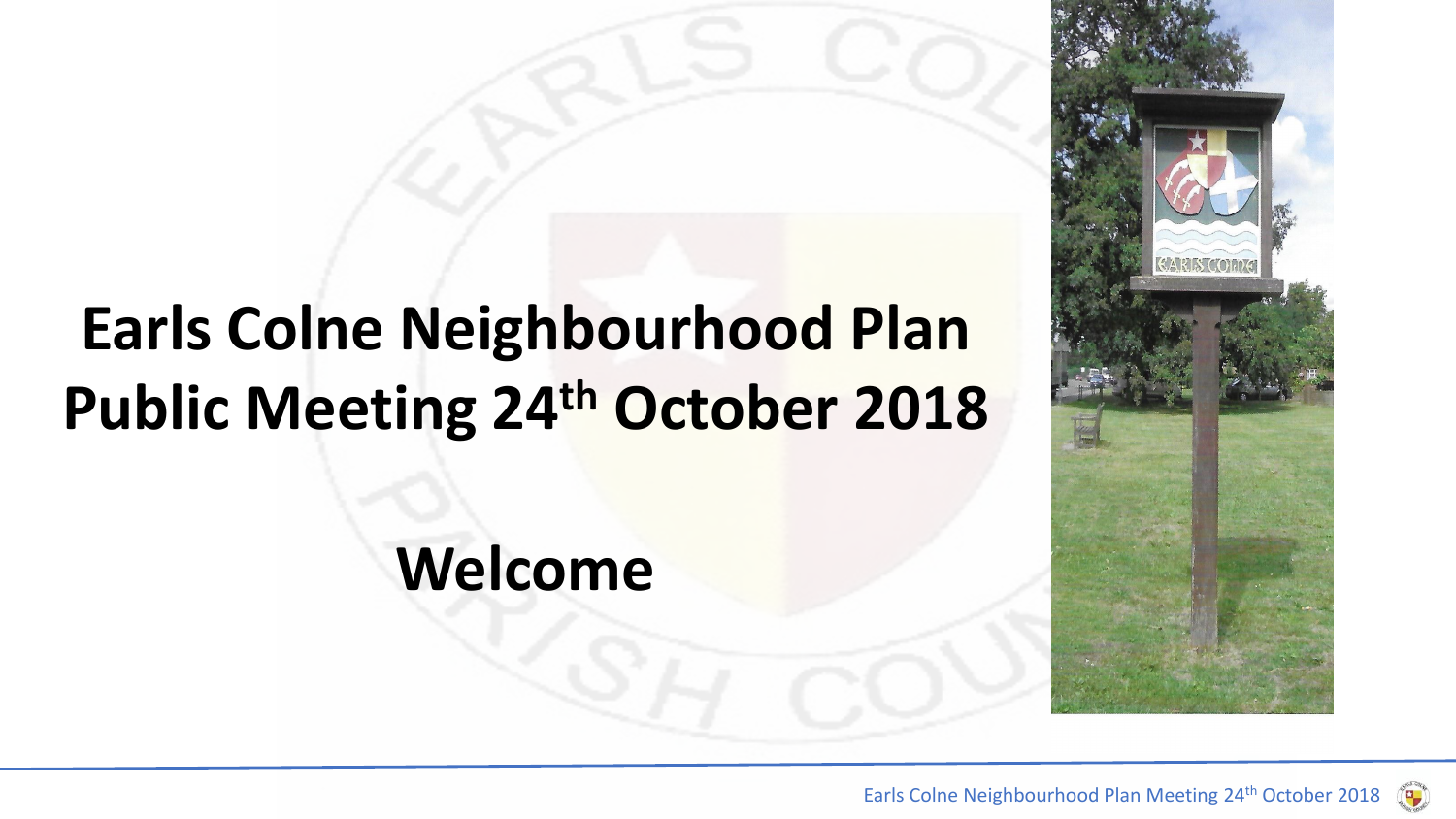#### Agenda

- Introduction John Bendall / Tony Calton (Earls Colne Parish Council)
- Neighbourhood Plan Overview Jan Stobart (RCCE)
- Parish Council Outline Proposals Tony Calton
	- Organising resources
	- Key stages of the process
	- Suggested task groups
- Where do we go from here?  $-$  All
- Close John Bendall

 $\left(\mathbf{q}\right)$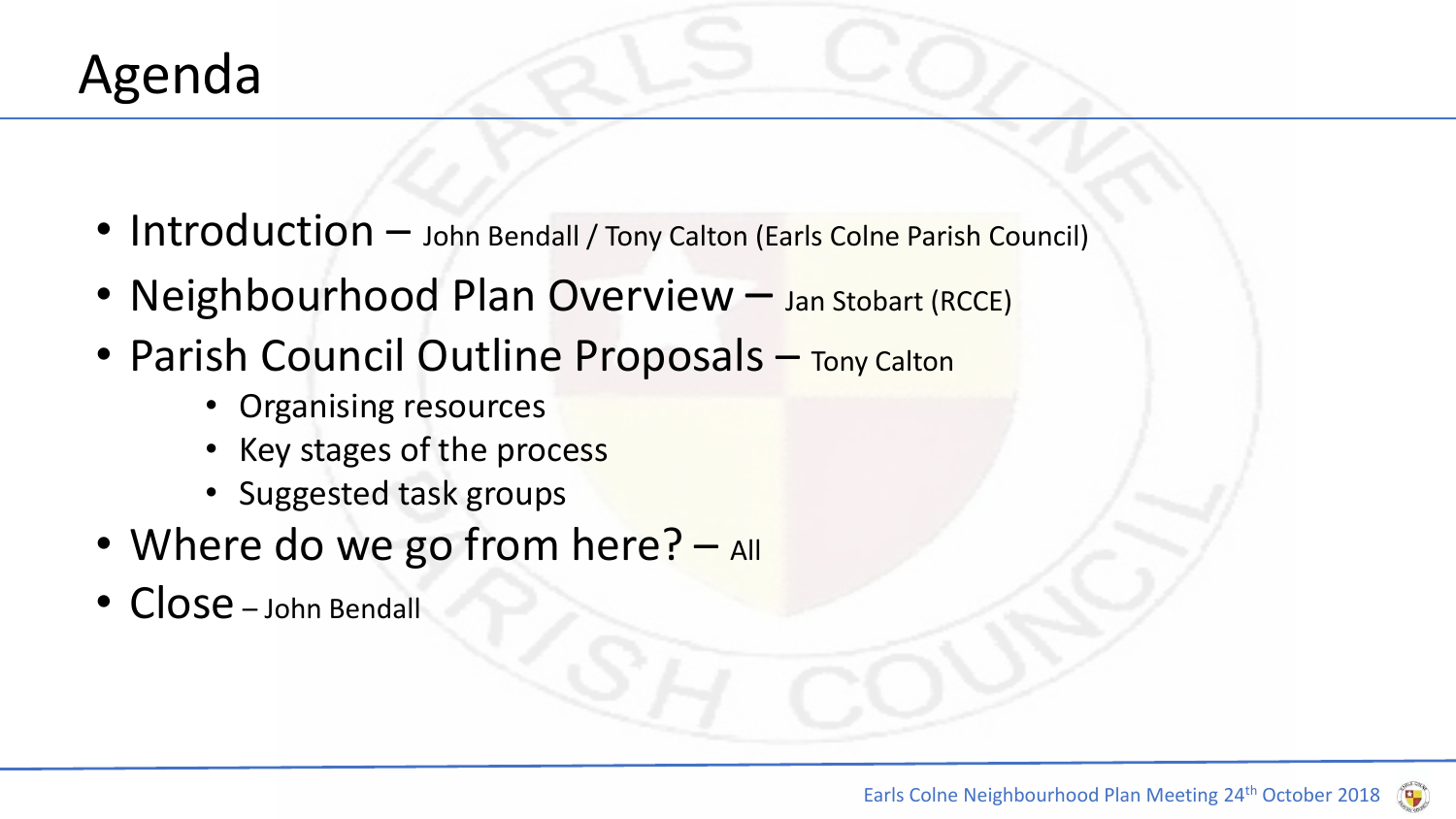### **Neighbourhood Plan Overview**

Jan Stobart – Rural Community Council of Essex (RCCE)

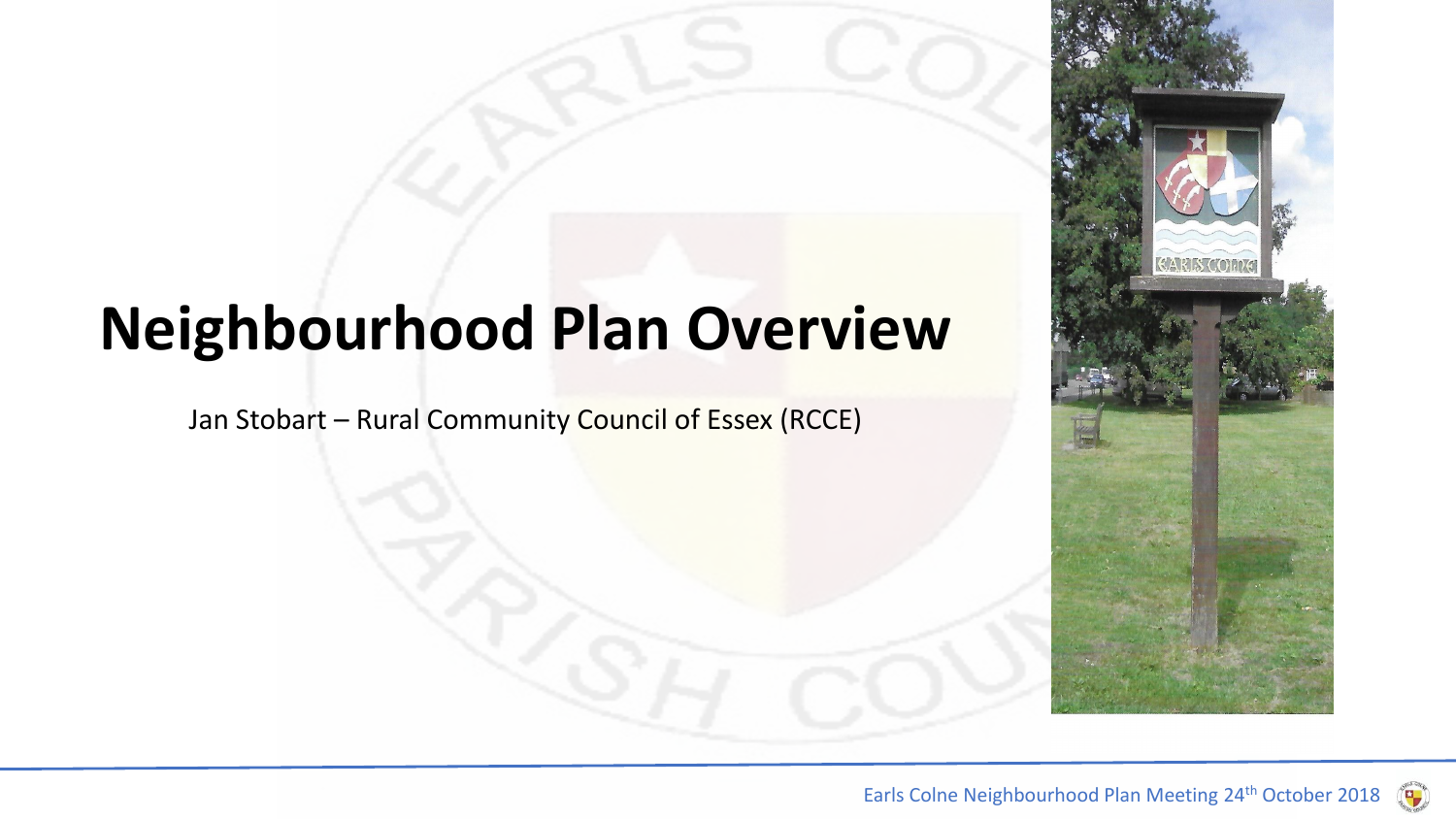

empowering local communities

# What is a **Neighbourhood Plan?**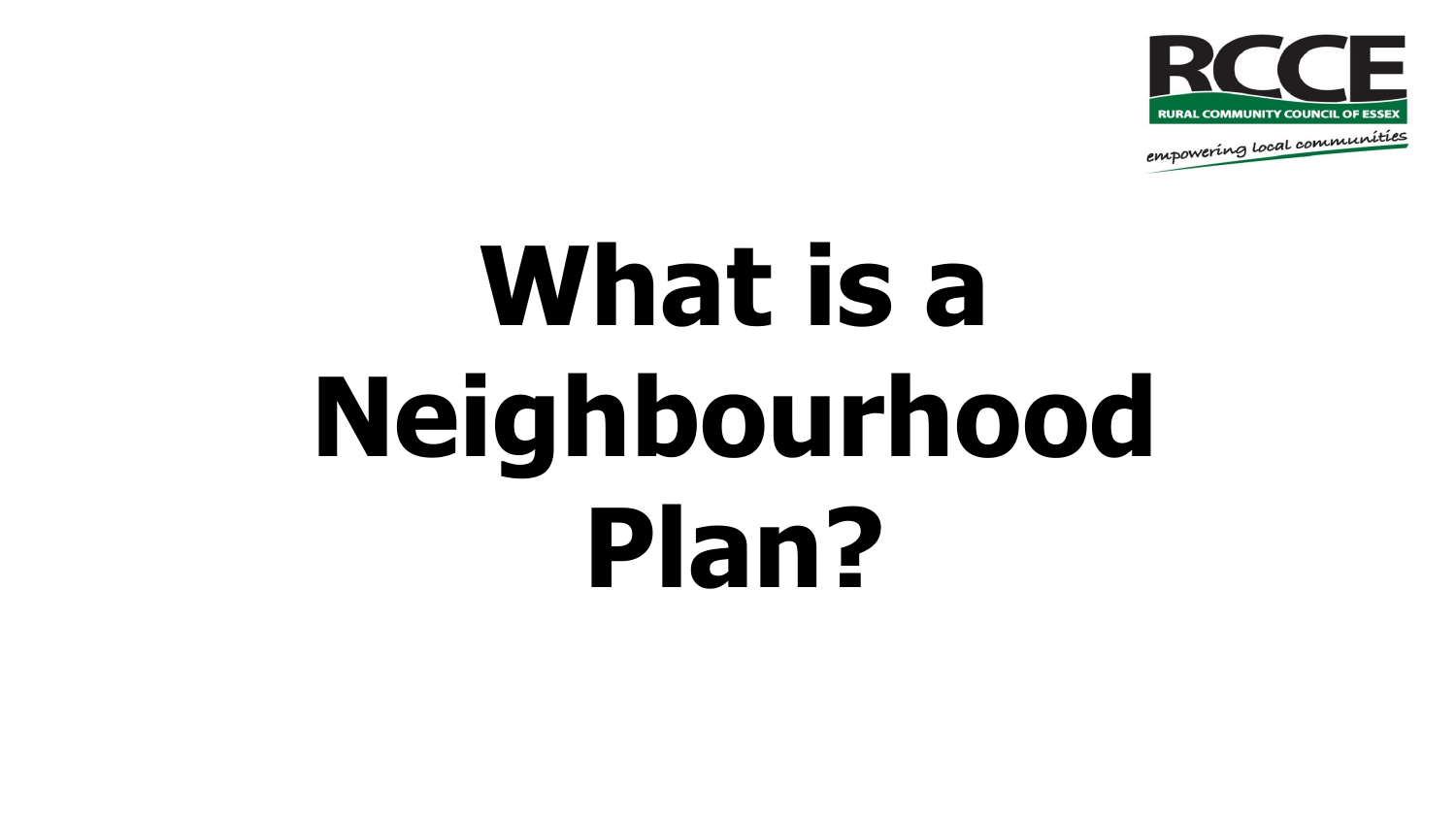

# **Neighbourhood Plan**

- A new type of Community Led Plan;
- Assesses land use and infrastructure;
- Sets out policy on the development and use of land;
- Becomes a development plan document.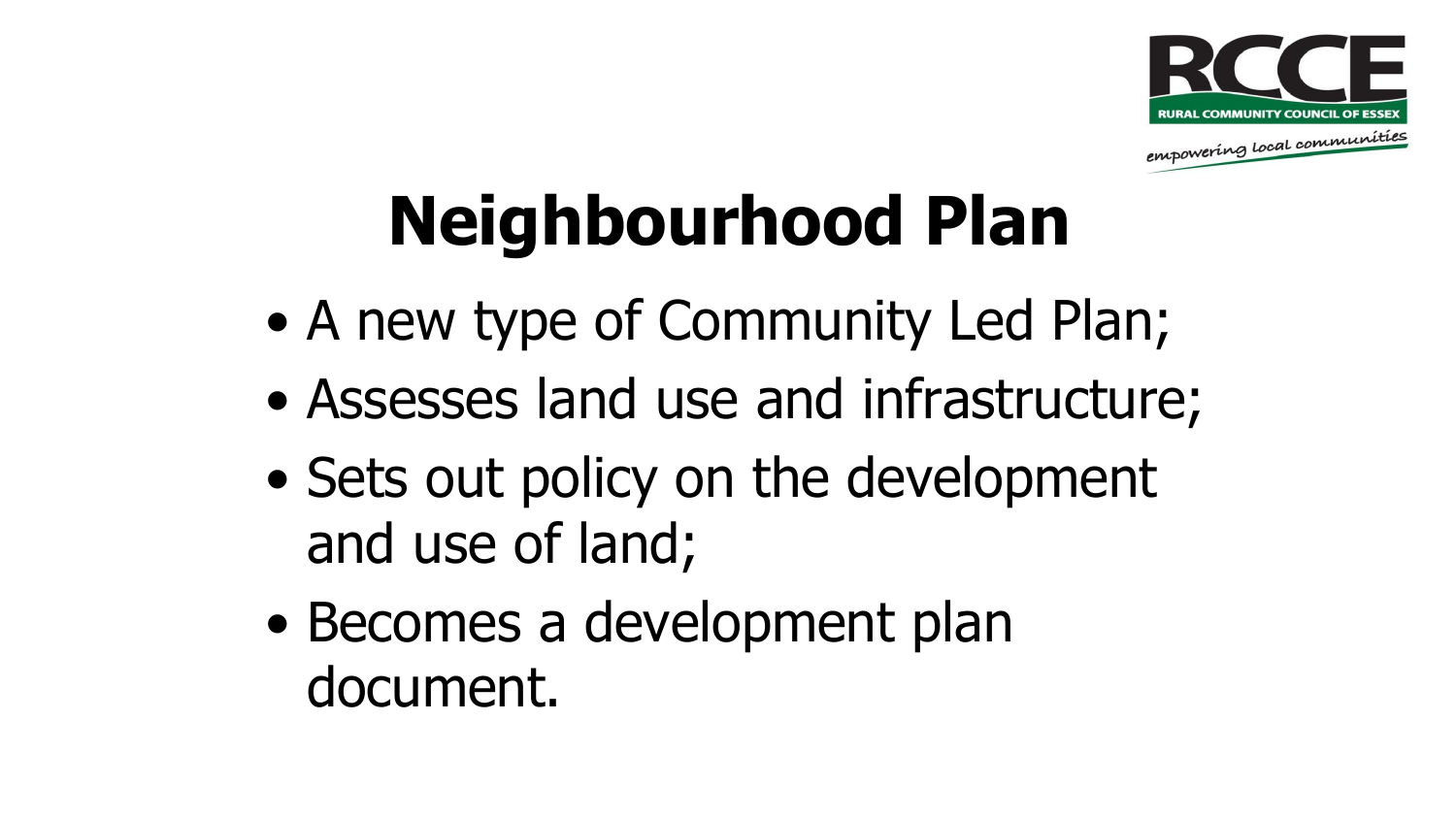

**BDC Local Development Plan**

- Section 1 site allocations;
- Section 2 development management policies;
- 5 year supply and speculative applications;
- Relationship between LDP and NP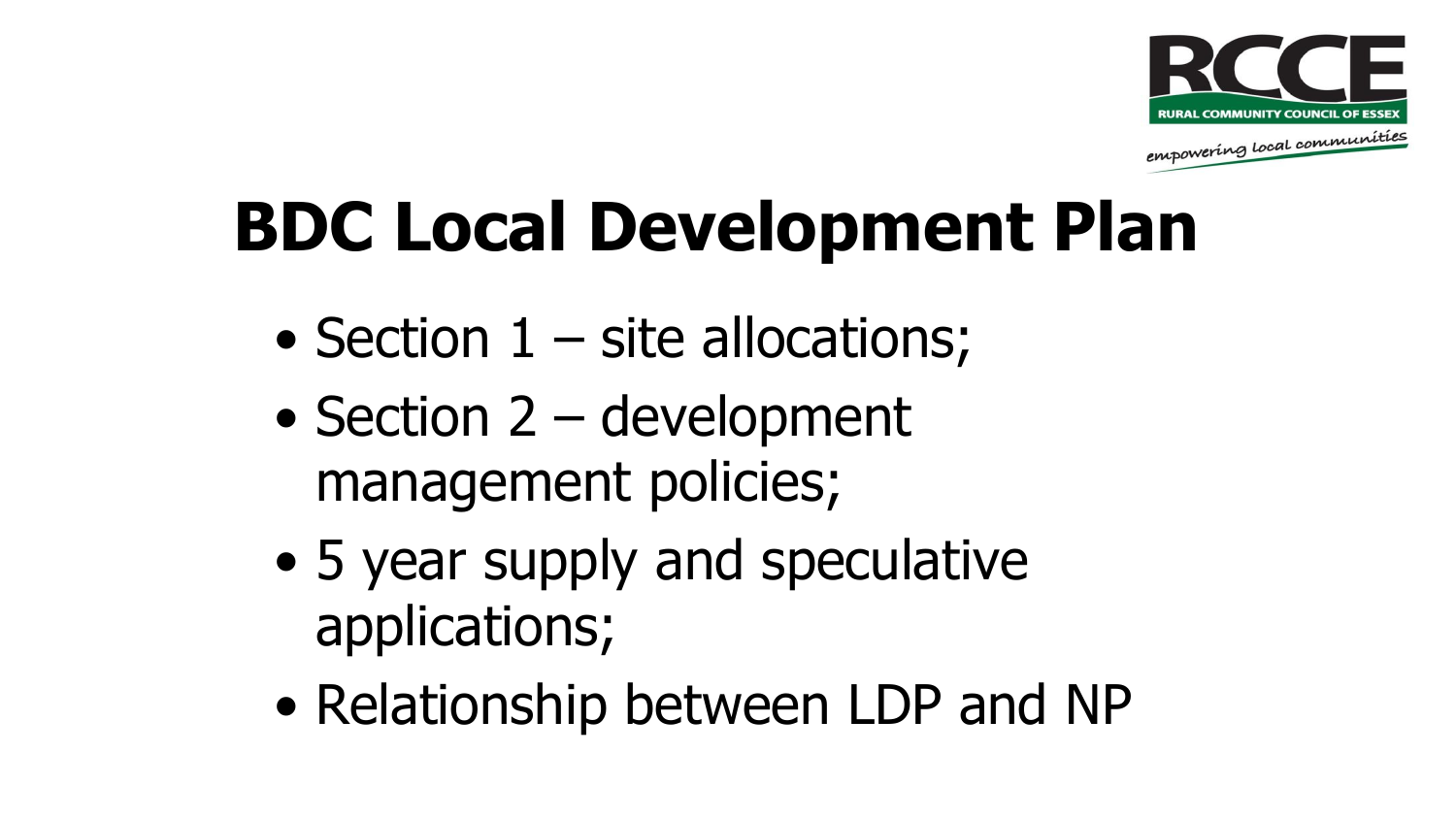

### **The contents**

- A vision
- Planning objectives;
- Policies against which planning applications can be judged;
- Site specific policies;
- Key neighbourhood projects and infrastructure priorities.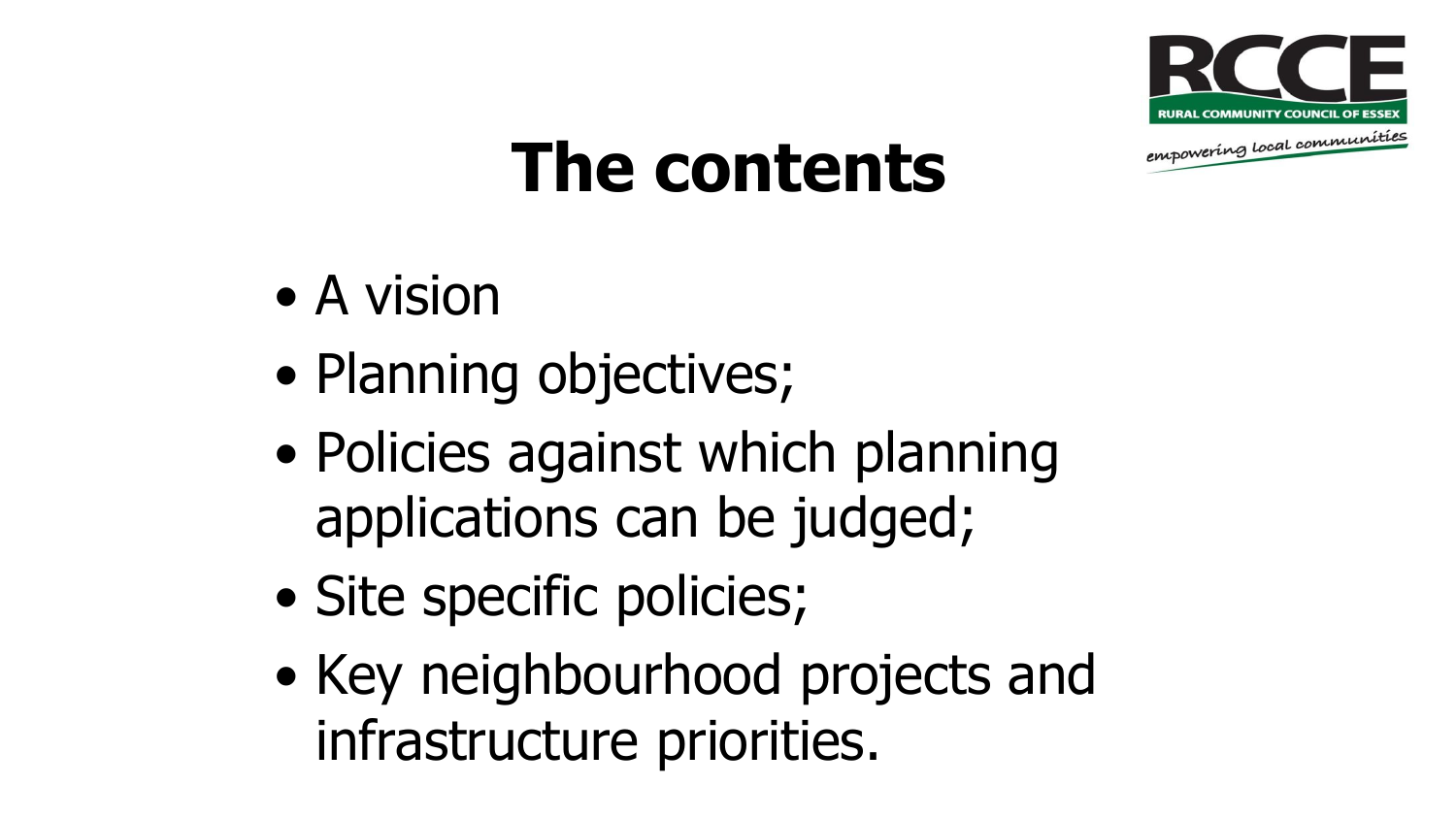

# **The rules**

- General conformity with local authority development plan;
- Has regard to national policy and EU regulations;
- Can propose more development but not less than higher level plans.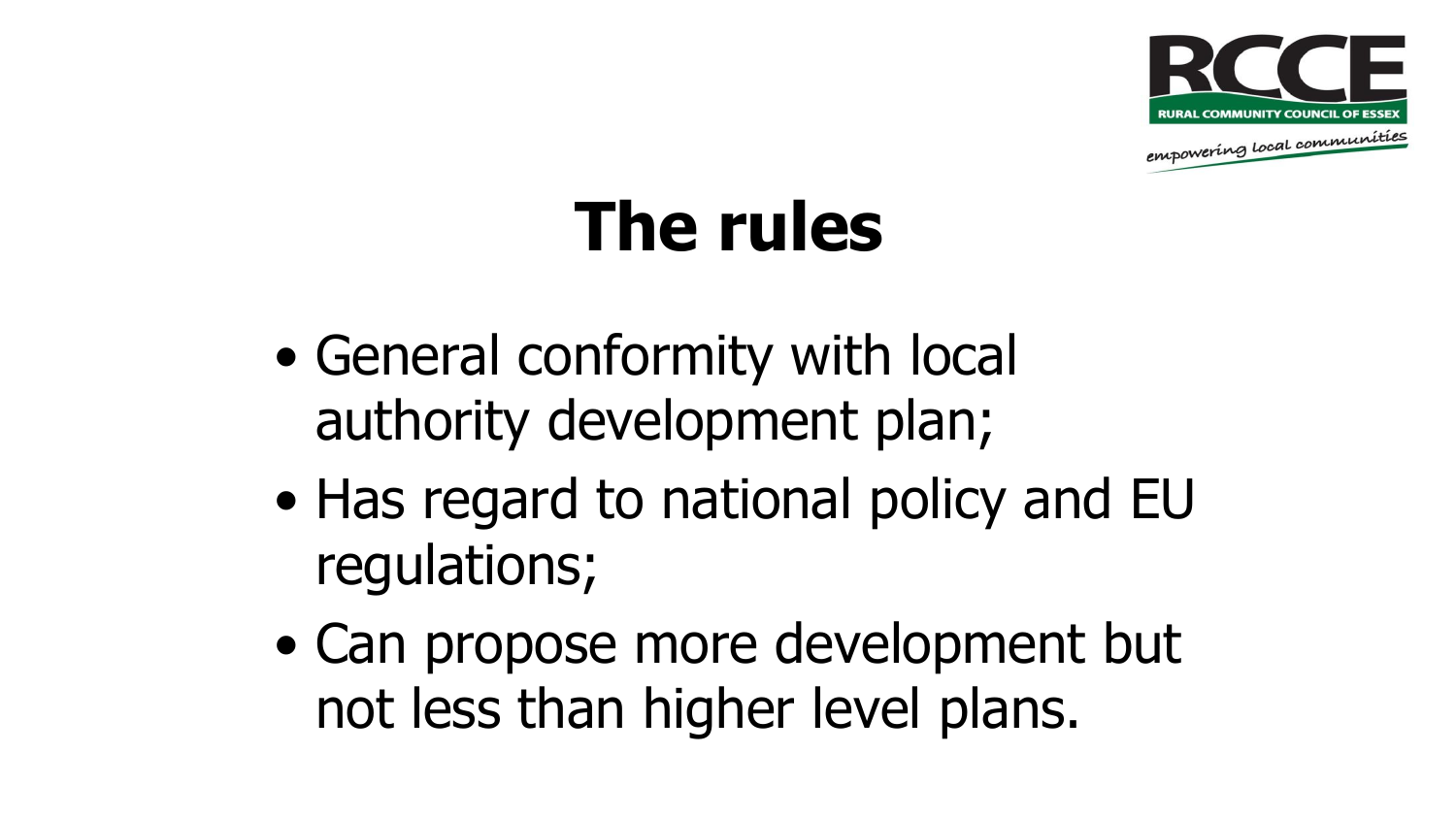

# **Statutory Requirements**

- Approval of the 'area' and 'body';
- Statutory Consultation;
- Submission to Local Authority;
- Independent Examination;
- Referendum.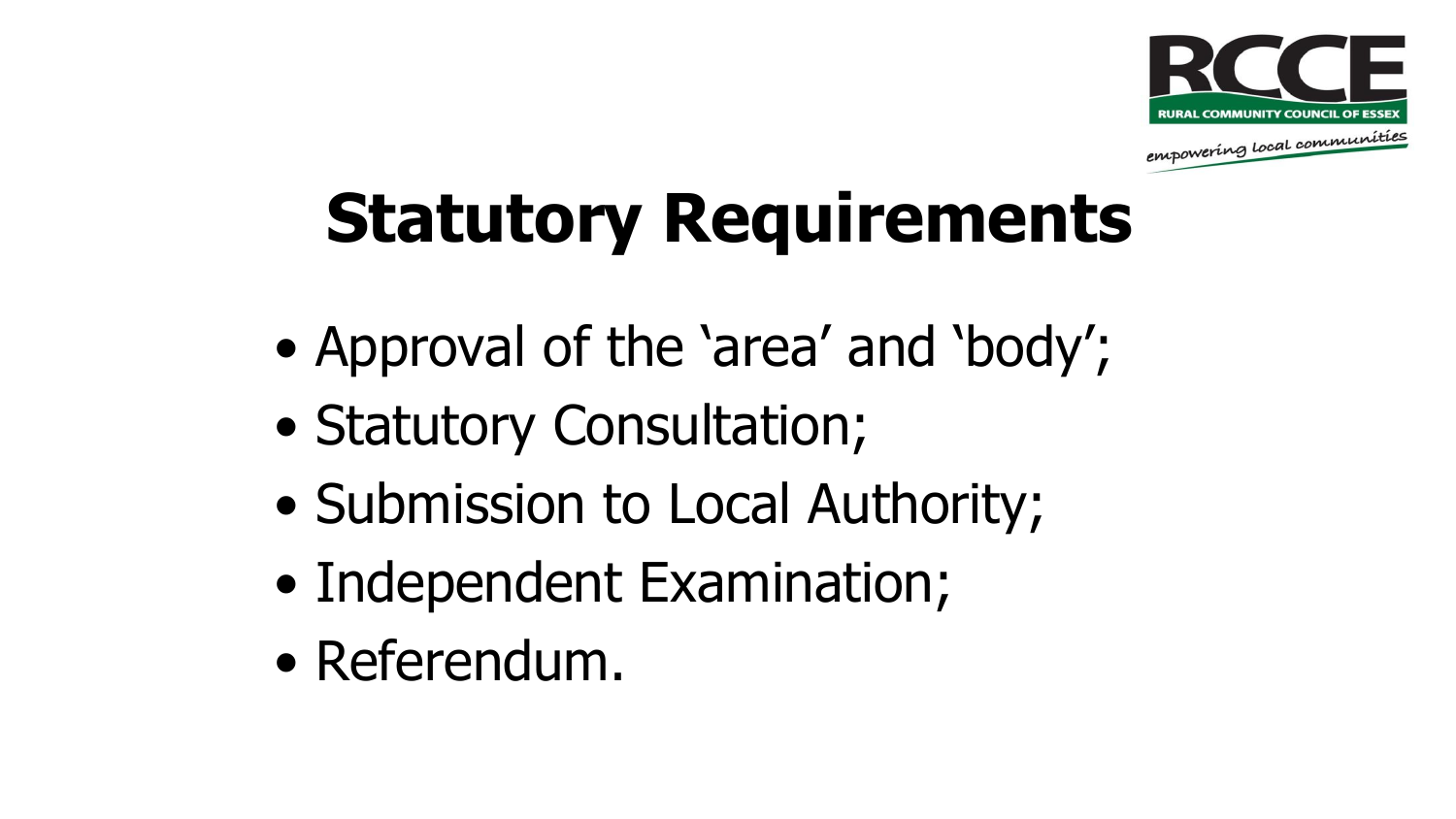

### **The Process**

- Getting started;
- Getting organised;
- Preparing an evidence base;
- Drafting policies and proposals;
- Finalising your plan.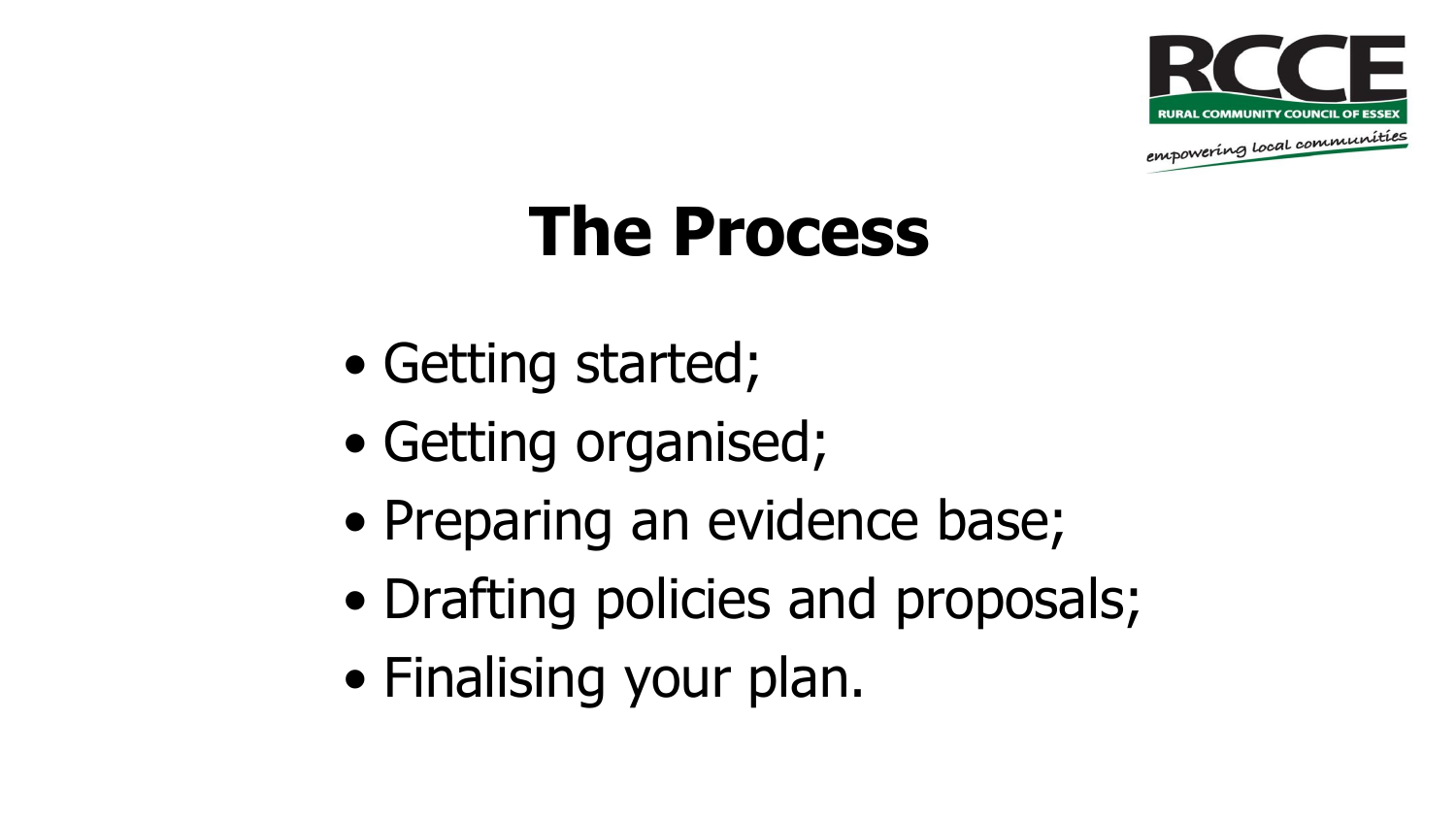

# **Evidence**

- BDC Local Plan evidence;
- Local audits;
- Commissioned studies;
- Opinion and aspirations.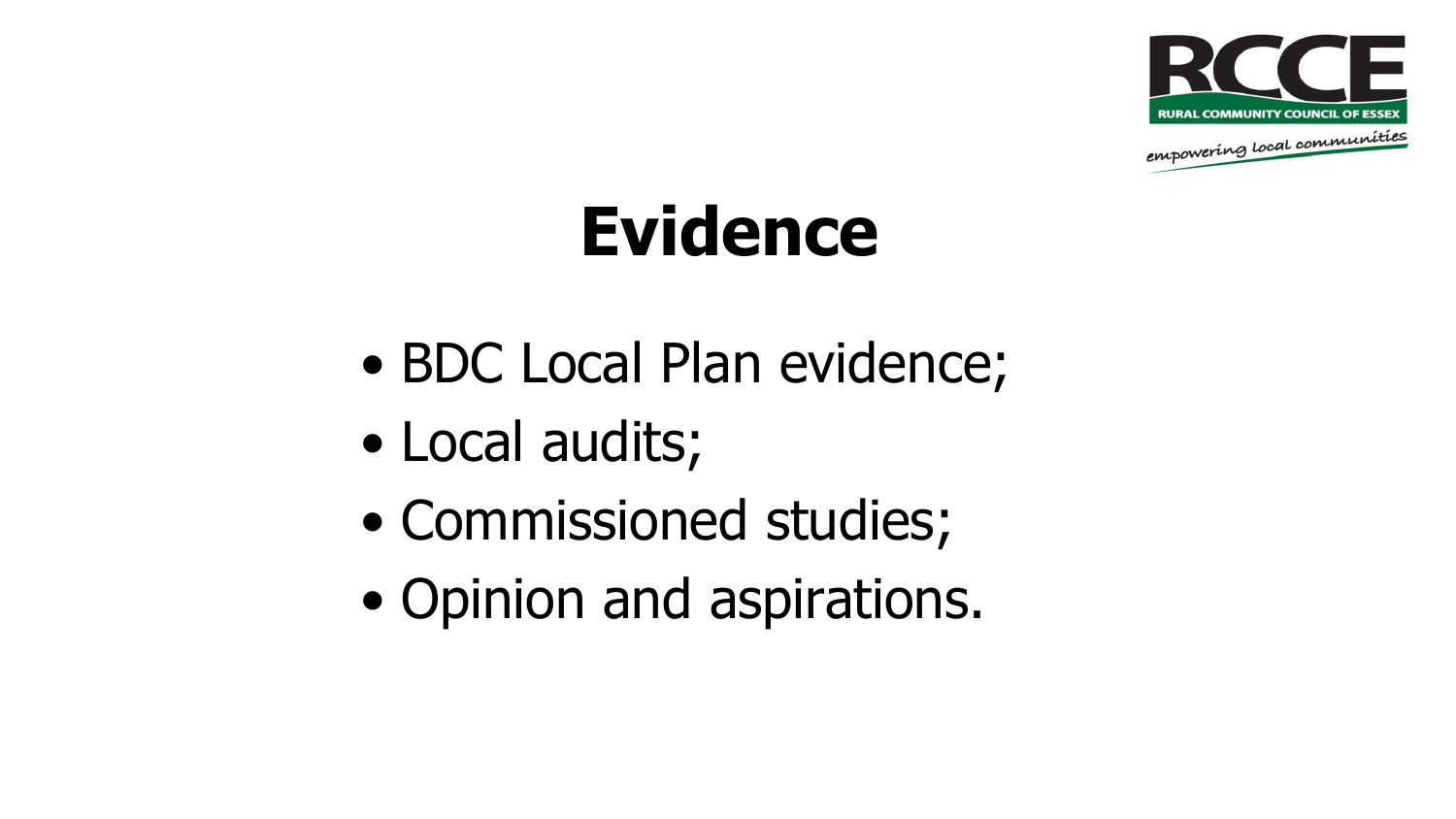



- Grants;
- Planning Consultants;
- Braintree District Council;
- RCCE;
- Network of communities.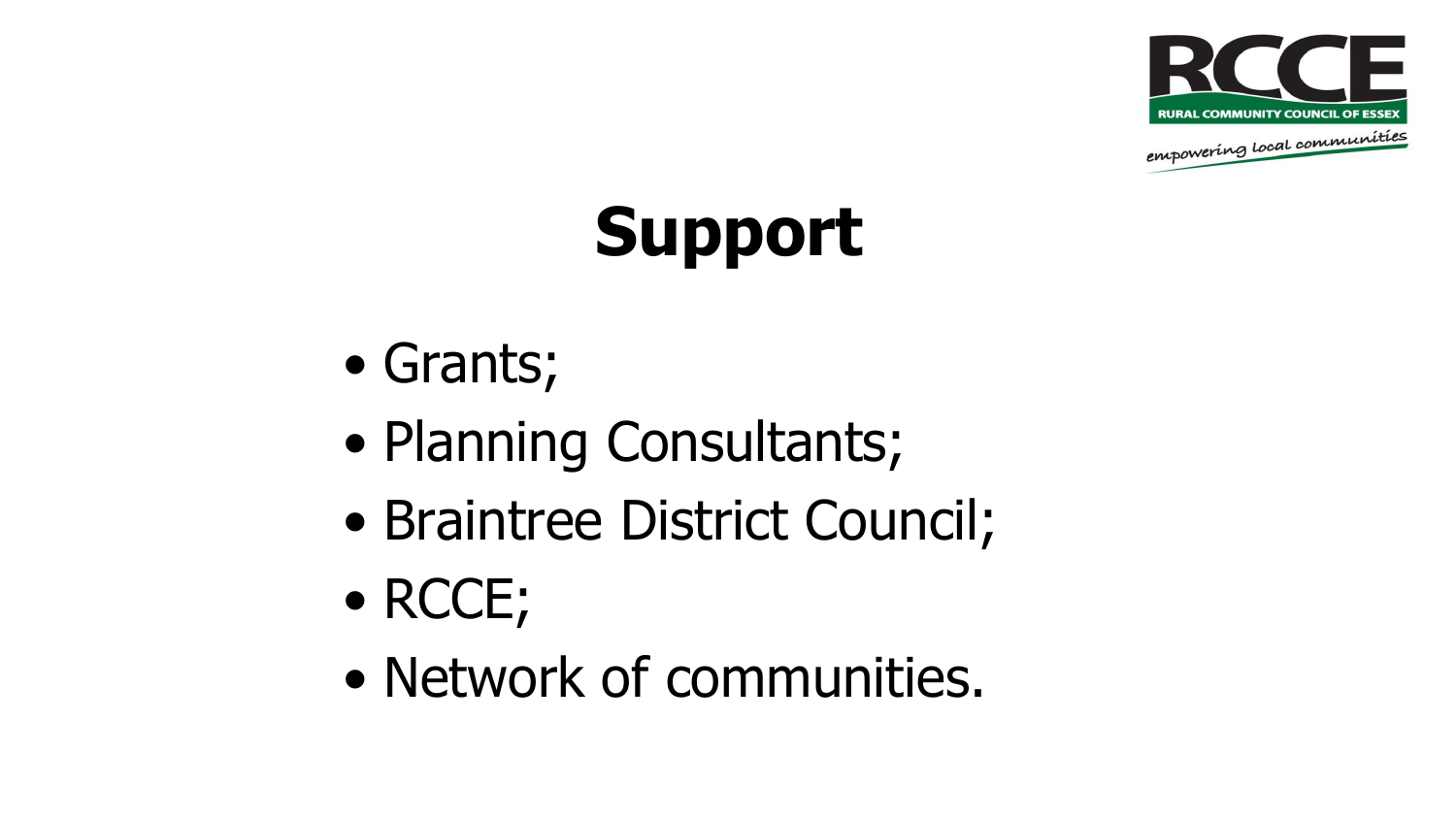

Rural Community Council of Essex Threshelfords Business Park Inworth Road Feering, Essex, CO5 9SE

#### Tel 01376 574337

Email [jan.stobart@essexrcc.org.uk](mailto:jan.stobart@essexrcc.org.uk) [www.essexrcc.org.uk](http://www.essexrcc.org.uk/)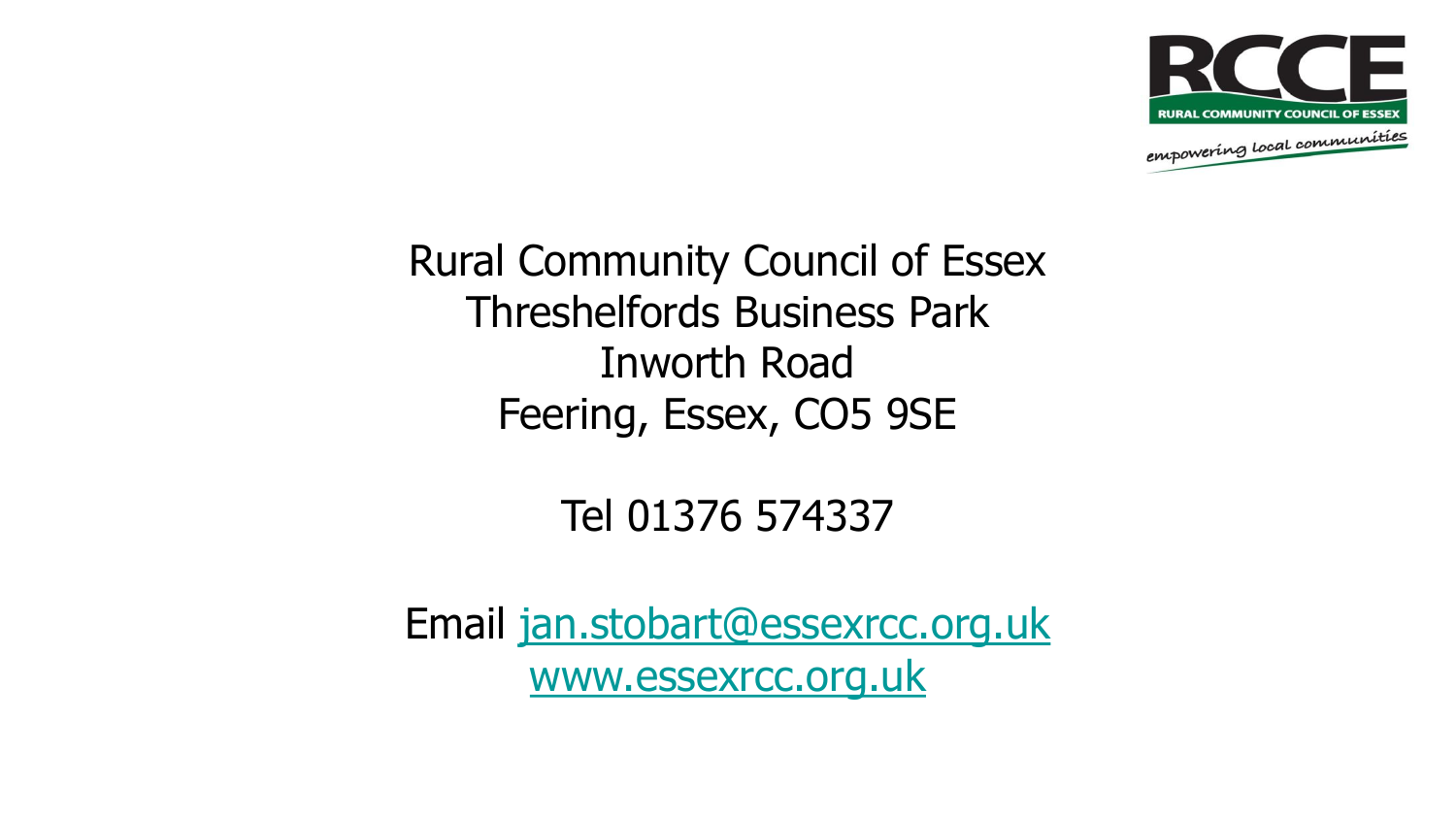### **Outline Proposals**

Tony Calton – Earls Colne Parish Council

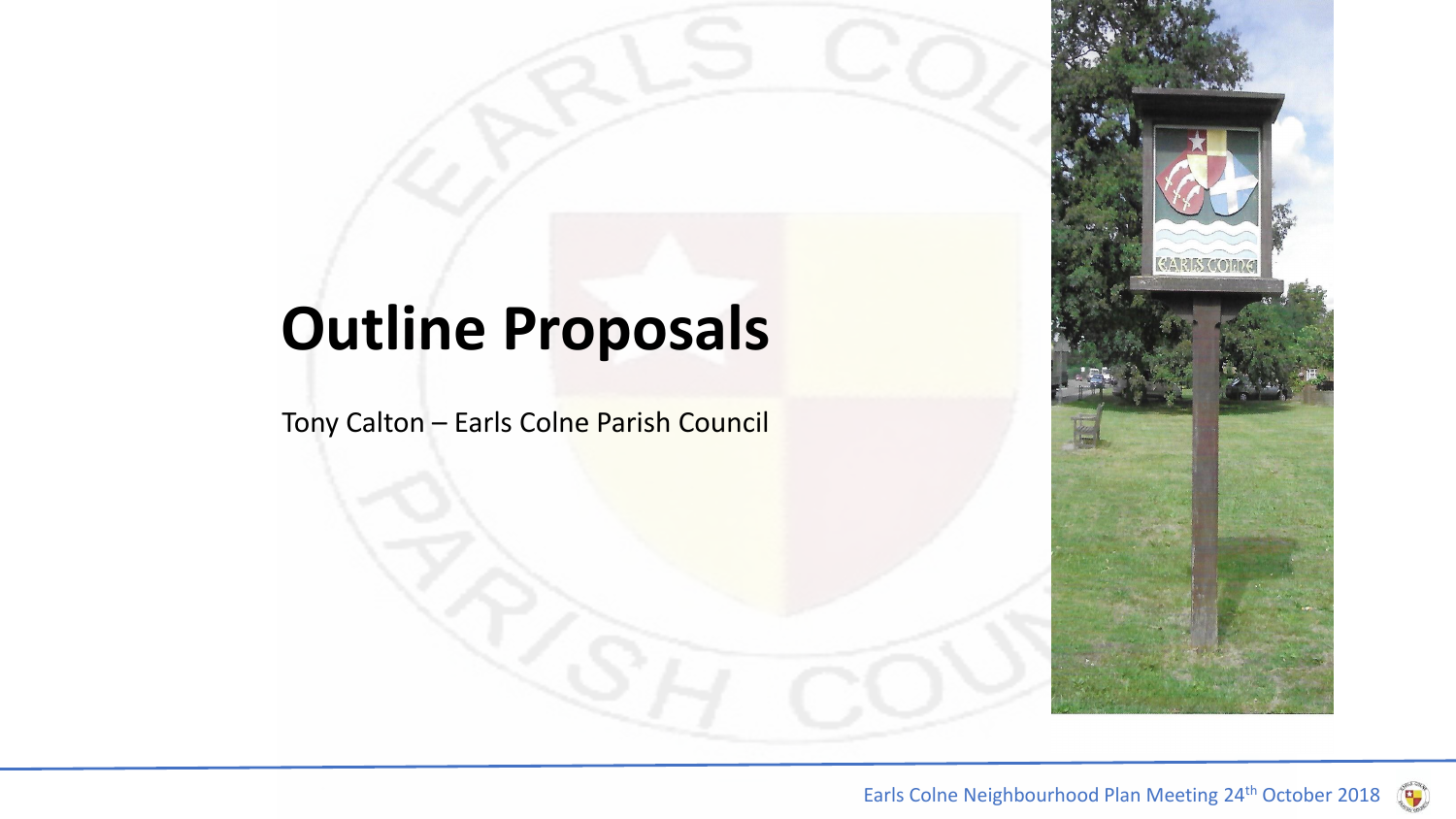#### Why should we produce a Neighbourhood Plan?

- We are all aware there is increasing pressure from central government to build more and more new houses.
- We need greater influence on the location and nature of future developments in our village.
- We need to have a say on the expansion of local services (education, health and recreation) to adequately serve a significantly increased population.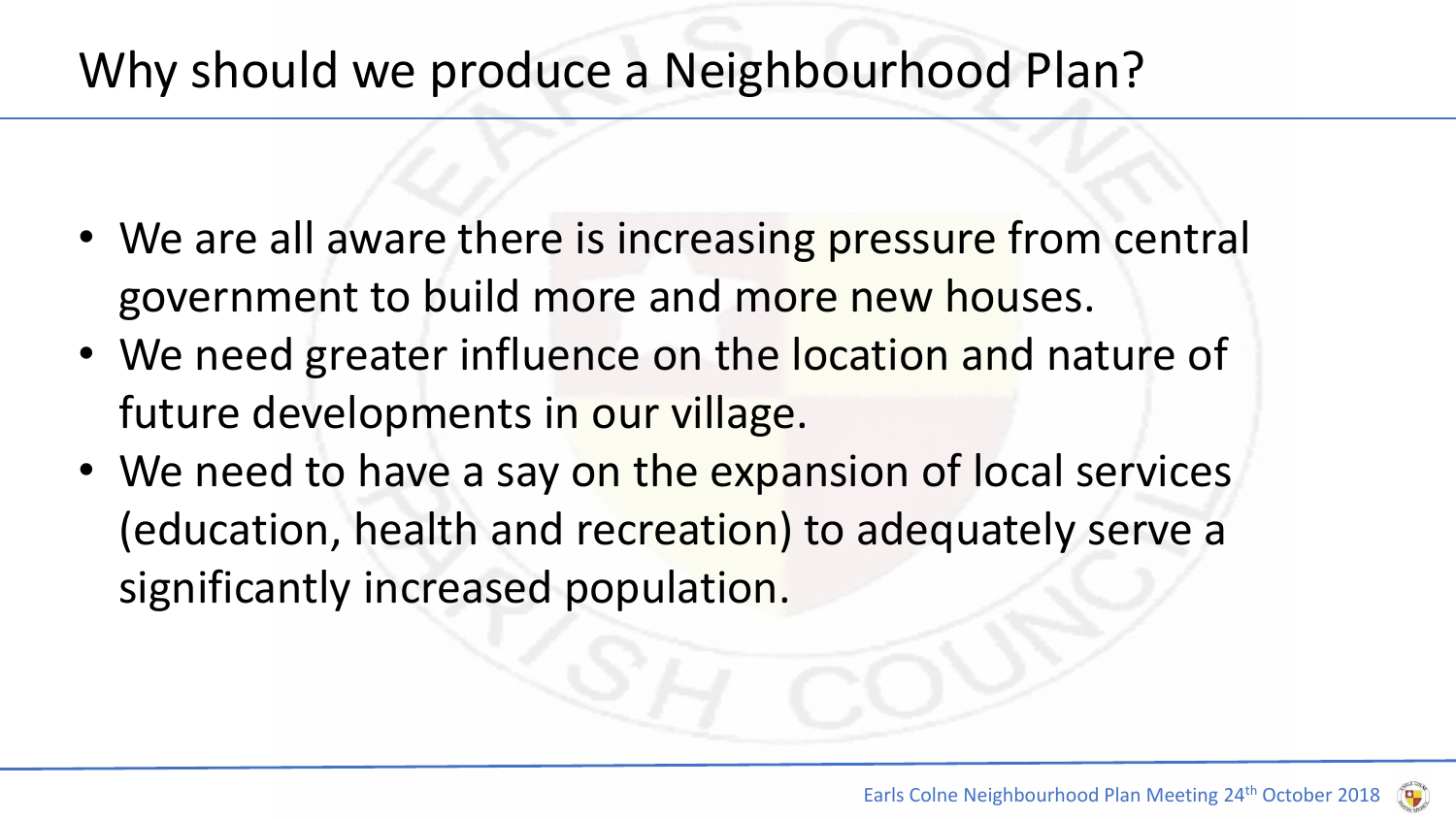#### **Organisation**



- Qualifying body responsible for the production of the Neighbourhood Plan.
- Financial control, and ensuring adherence to statutory requirements
- Made up of 3 or 4 members of the Parish Council

Neighbourhood Plan Steering Group

- Preparing timelines, budgets and funding proposals.
- Co-ordinating evidence gathering and preparation of the draft plan.
- Made up of representation from Parish Council plus local residents. (around 8 to 10 people in total)



- To undertake the gathering of evidence and developing proposals related to specific aspects of the Neighbourhood Plan.
- Size, formation and expertise of each group to be agreed dependant on the actual tasks to be undertaken

 $\left( \right)$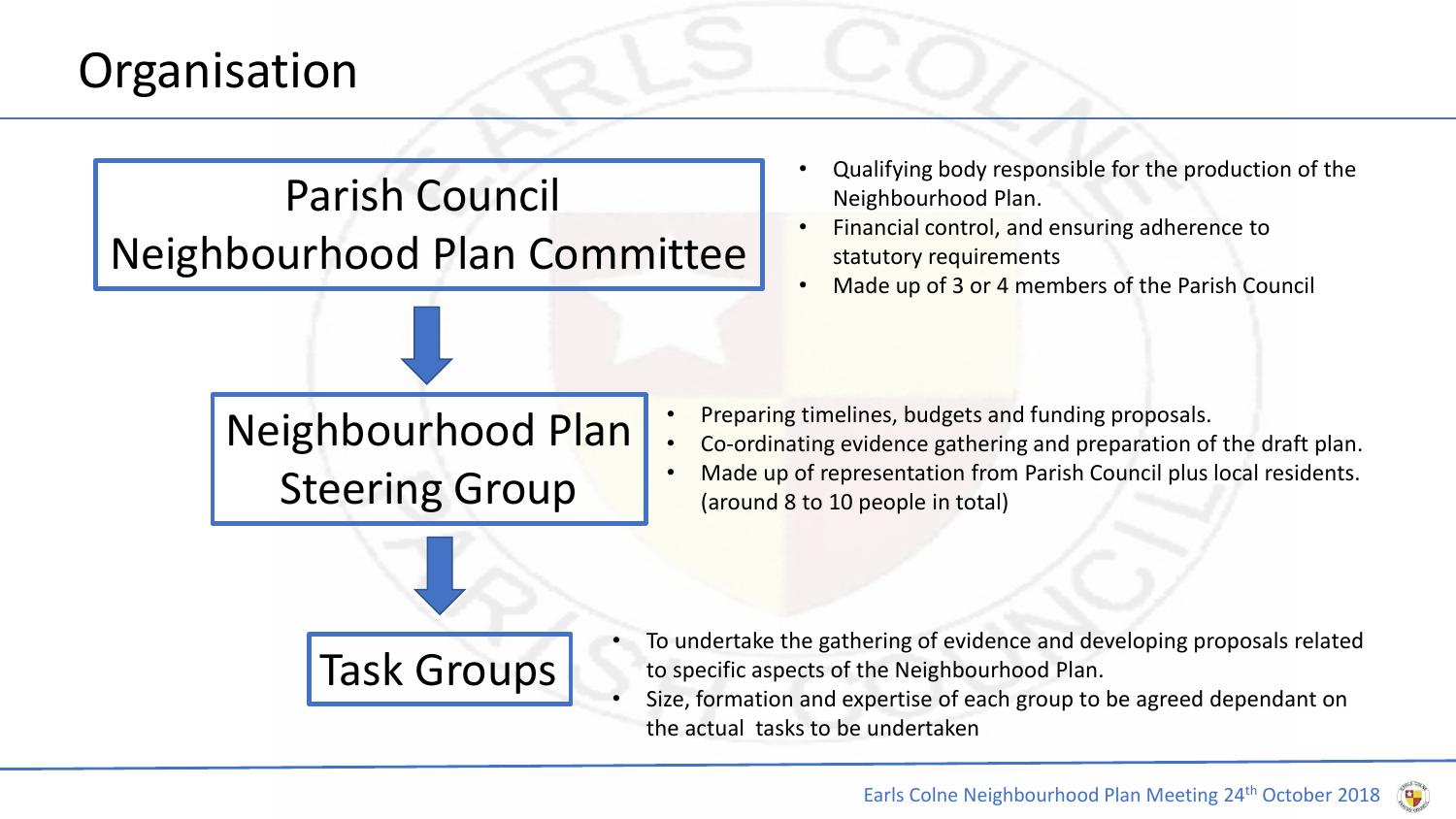#### Key Stages of the Process

- Create a timeline for the process
- Determine local skills, expertise and training needs
- Prepare a budget
- Secure funding
- Review existing plans and strategies for the area
- Establish focus of attention for evidence gathering
- Draft a vision & objectives for the area
- Feedback & further community involvement
- Assess impact of options
- Choose preferred options and proposals
- Check conformity with strategic policies in development plan
- Consult on proposals

Getting Started **Guartice Construments Construments** Preparing the Evidence Base **Construments** Proposals **Finalising the Plan** • Get the community on board • Create a profile of our community • Audit existing infrastructure • Fine tune plan • Prepare final NP Document

- Establish the Steering Group
- Define the Neighbourhood Area and seek approval
- Carry out surveys & needs assessments
- Summarise findings & consider how to tackle the issues
- Agree monitoring, evaluation and review
- Consult on proposals
- Submit proposals for evaluation
- Independent Examination
- Referendum
- Adoption

Suggested duration 18 to 24 months

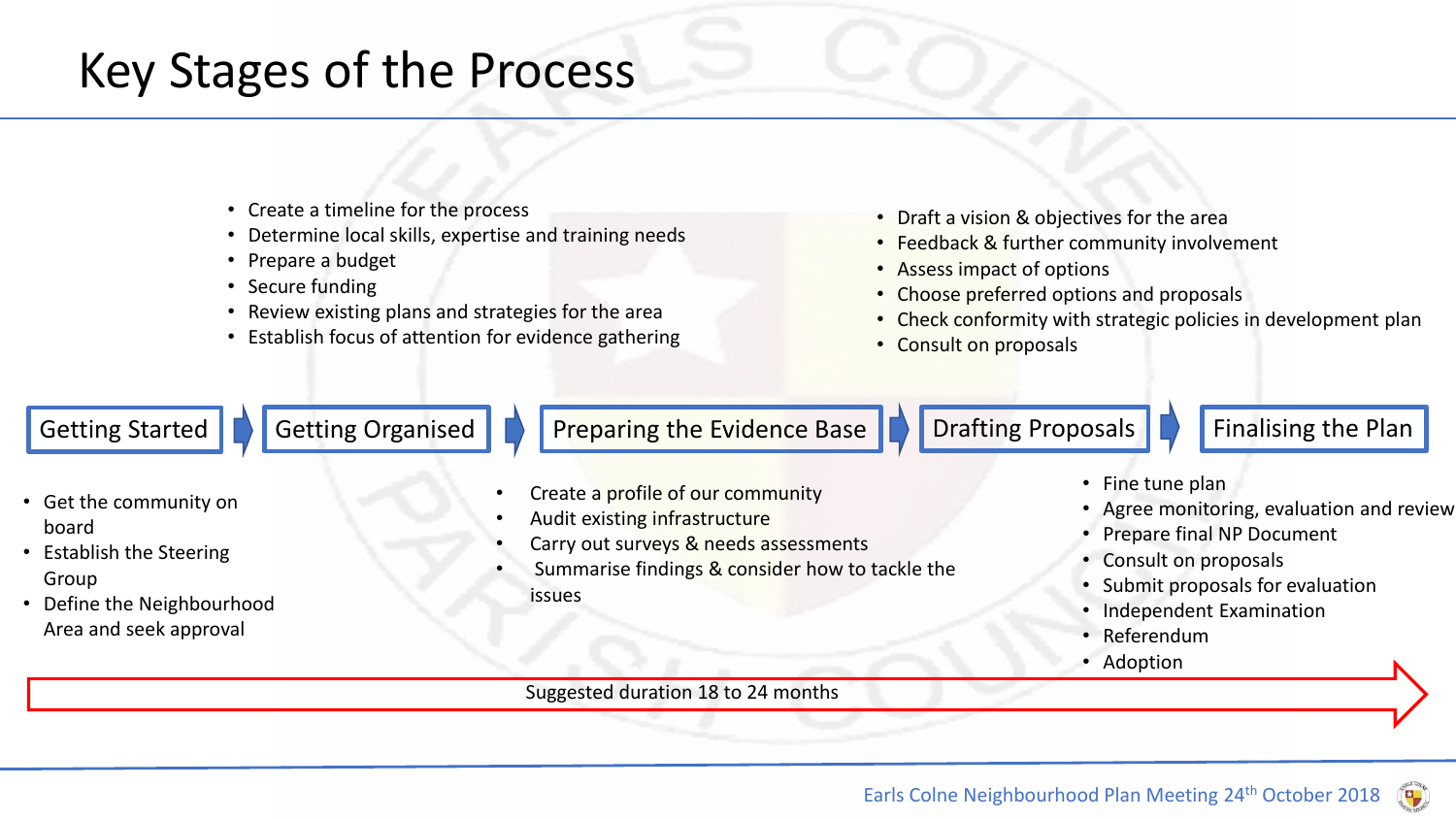#### Earls Colne Village Design Statement



- A 36 page document completed in 2006
- Research included conducting a workshop and circulating a questionnaire and other consultations with village residents
- Will provide useful background information for the neighbourhood Plan
- Many of the findings are still current and relevant today

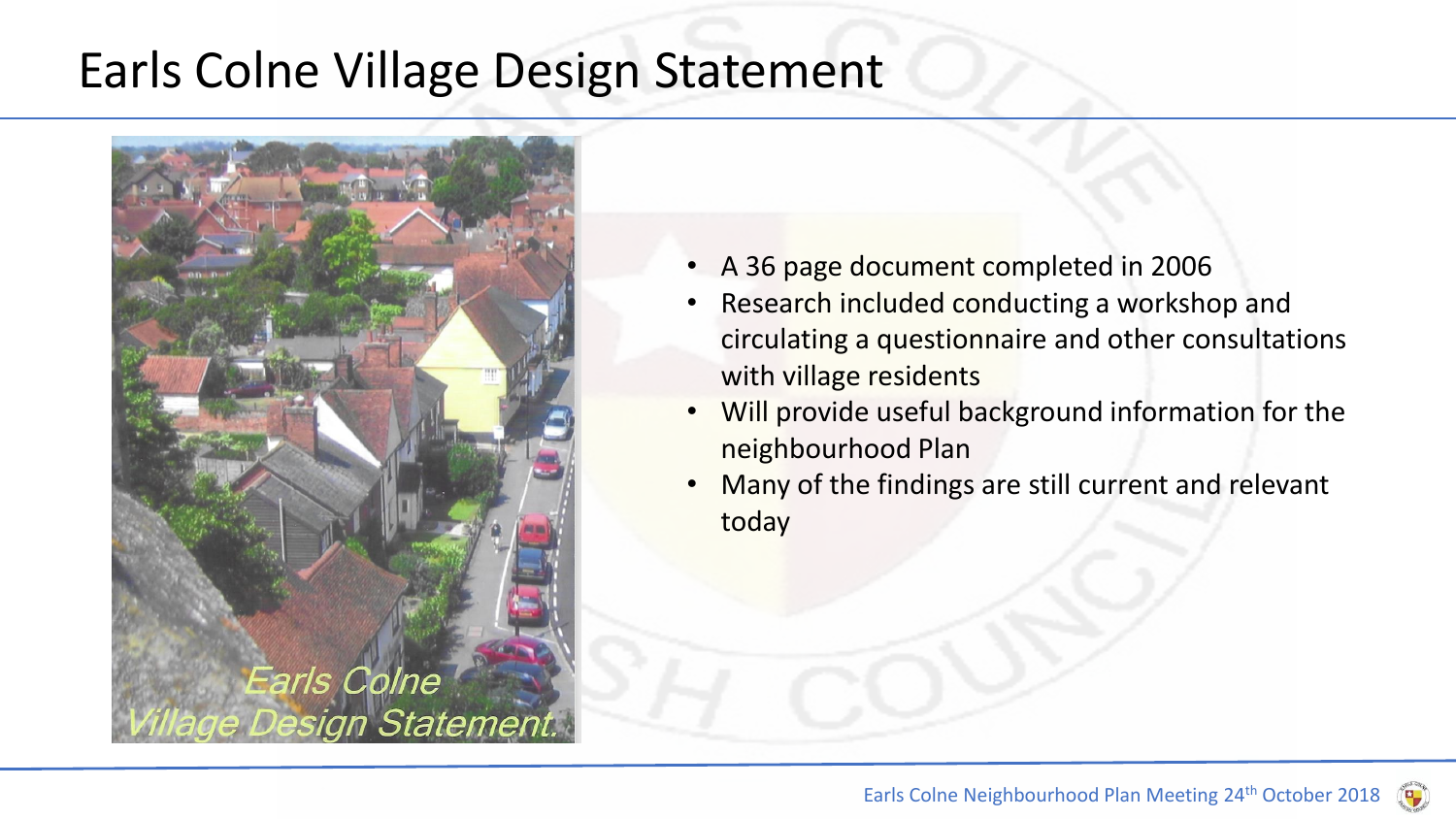#### Task Groups

| <b>Task Group</b>                         | <b>Examples of Evidence to be Collected</b>                                                                                                                              | <b>Key Outputs</b>                                                                                                                                                               |
|-------------------------------------------|--------------------------------------------------------------------------------------------------------------------------------------------------------------------------|----------------------------------------------------------------------------------------------------------------------------------------------------------------------------------|
| <b>Housing</b>                            | Population, trends and projections<br>Current housing stock, future needs and affordability<br>Existing housing & development policies & strategies<br>Site availability | Future development opportunities<br>Assessment of potential sites available                                                                                                      |
| <b>Environment</b>                        | Public open spaces and how they are used<br>Landscape, flood plains and local drainage<br>Existing environment and climate change policies                               | Development constraints<br>Protection of open spaces and trees within built<br>environment<br>Capacity for carbon reduction and local energy<br>generation                       |
| <b>Economy</b>                            | Local employment & skills<br><b>Commuting patterns</b><br>Different classes of existing local businesses                                                                 | Identification of local business and retail sites<br>Opportunities and barriers for new businesses                                                                               |
| <b>Community Facilities</b>               | Existing education, health, sport and recreational sites<br>and buildings                                                                                                | Impact of changing demographics and new<br>development on the delivery of community services<br>Need for additional or different buildings/sites to<br>enable continued delivery |
| <b>Getting Around</b><br>(Infrastructure) | Transport (footpaths, cycleways, footways and roads)<br>Car ownership, traffic flows and congestion                                                                      | Impact of new developments on transport<br>infrastructure                                                                                                                        |

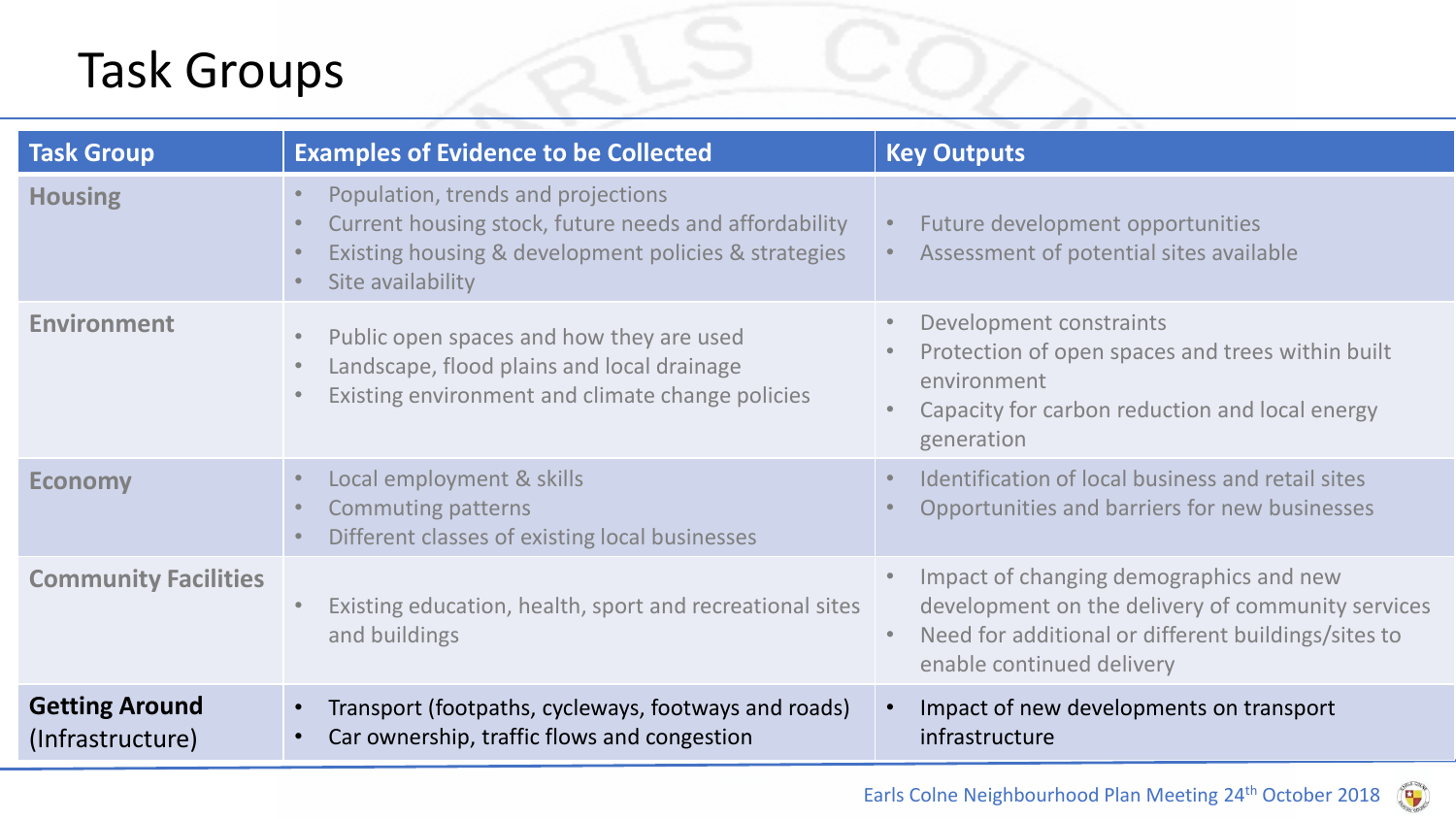#### Where do we go from here?

- Formation of Neighbourhood Plan Steering Group and Task Groups
	- Cannot be undertaken by the Parish Council alone.
	- Development of the NP is dependant on a good level of response from members of the local community who are prepared to become actively involved in the process.
- Opportunity this evening to confirm your participation.
- Should you subsequently wish to register your interest in participating please contact the Parish Clerk (224370) before the end of November at the latest.
- If you require any further information before making a decision please contact Tony Calton or Ian Morton- Smith via the Parish Clerk
- It is planned that a decision to proceed or not with the NP will be made at the Parish Council meeting on 19th December 2018